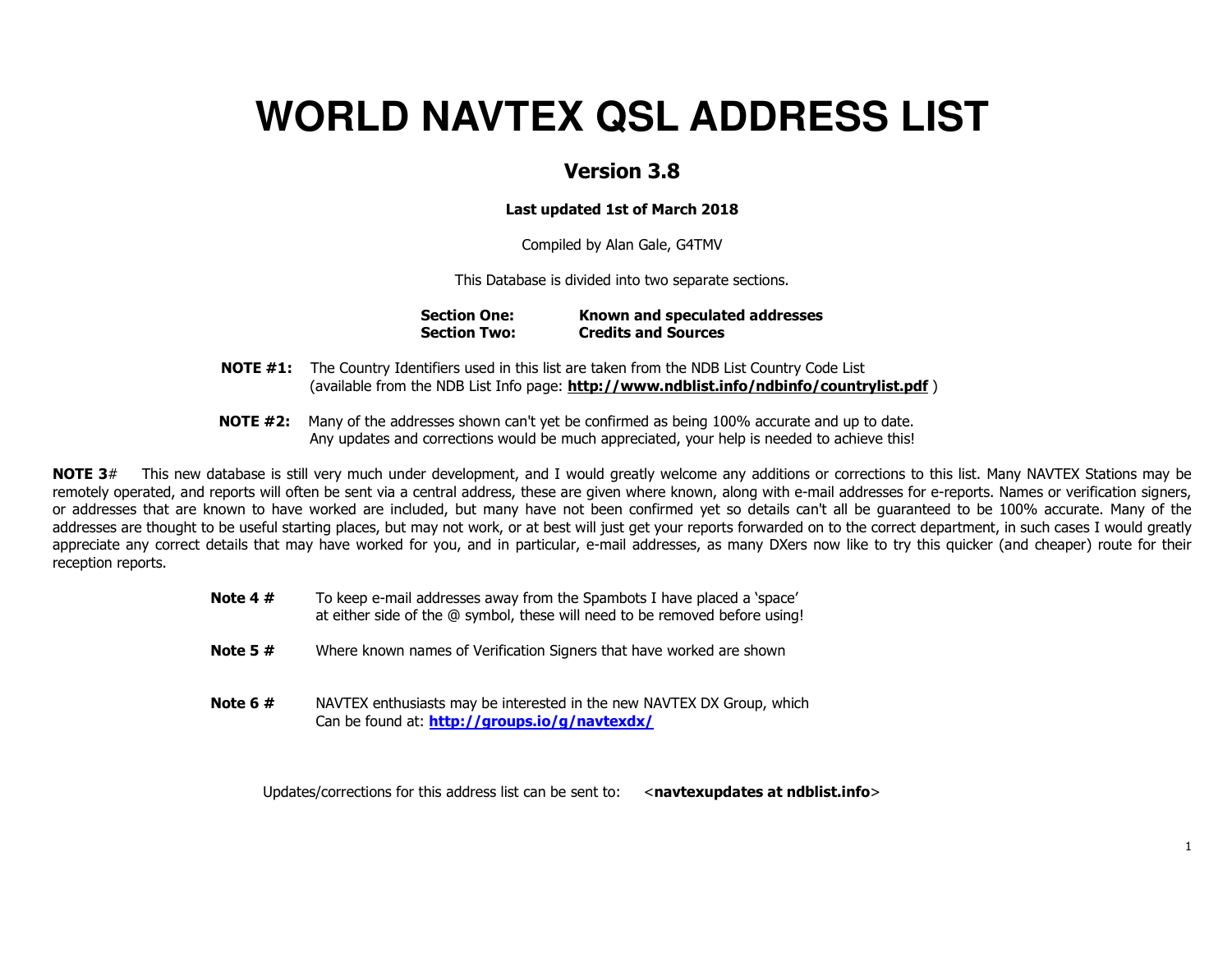## SECTION ONE: NAVTEX QSL ADDRESSES:

| Country:                            | COU:       | <b>Station:</b>                      | Call:         | <b>Station Address:</b>                                                                                                                                                                            | <b>Verification Signer:</b>                                    | e-mail address:                               |
|-------------------------------------|------------|--------------------------------------|---------------|----------------------------------------------------------------------------------------------------------------------------------------------------------------------------------------------------|----------------------------------------------------------------|-----------------------------------------------|
| Alaska                              | ALS        | Kodiak                               | NOJ           | U.S. Coast Guard, Commander COMMSTA Kodiak,<br>P.O. Box 190017, Kodiak, AK 99619-0017, USA.                                                                                                        |                                                                |                                               |
| NNNNNNNNNNNNNNNN<br>Azores          | <b>AZR</b> | Horta                                | CTH           | Ministerio da Defansa Nacional Marinha, Estacao<br>Radionaval da Horta, Apartado 23, 9901 Horta Codex, Azores.                                                                                     |                                                                |                                               |
| Algeria                             | <b>ALG</b> | Alger Radio                          | 7TA           | Ministere des Postes et Telecommunications, Sous-Direction des<br>Services Radioelectriques, Boulevard Salah Bouakouir, Alger.                                                                     |                                                                | contact @ mptic.dz                            |
| Argentina                           | ARG        | All Stations                         |               | Naval Hydrographic Service, Av. Montes de Oca 2124 Av Montes<br>de Oca 2124, C1270ABV Ciudad Autónoma de Buenos Aires<br>C1270ABV, Autonomous City of Buenos Aires, Argentina.                     |                                                                | shn @ hidro.gov.ar                            |
| Azores                              | <b>AZR</b> | Horta Radio                          | <b>CTH</b>    | Ministerio da Defansa Nacional-Marinha, Estação Radionaval da<br>Horta, Apartado 23, 9901 Horta Codex, Azores.                                                                                     |                                                                | <u>ຆຆຆຆຆຆຆຆຆຆຆຆຆຆຆຆຆຆຆຆ</u>                   |
| Bahrain                             | <b>BHR</b> | Bahrain                              | A9M           | Bahrain Telecommunications Company, Bahrain Radio A9M,<br>Salmaniya Telegraph House, 4th Floor, Manama,<br>Kingdom of Bahrain.                                                                     | Abdulla Qambar,<br><b>Senior Officer</b>                       | moc @ btc.com.bh<br>info @ menas.com.bh       |
| <b>Belgium</b>                      | BEL        | Oostende Radio                       | OST           | COMMC Zeebrugge, Graaf Jansdijk 1, 8380 Zeebrugge, Belgium.                                                                                                                                        | L. Carrein<br>(10M COMMC Zeebrugge)                            | RMD @ mil.be                                  |
| Bermuda                             | <b>BER</b> | Bermuda RCC                          | <b>ZBR</b>    | Rescue Co-ordination Centre/Bermuda Harbour Radio, ZBM,<br>9 Fort George Hill, St. George's, Bermuda, GE02.                                                                                        | <b>Denis Rowe</b><br>(Chief Maritime<br>Operations Controller) | rccbda @ gov.bm                               |
| Bulgaria<br><u>NNNNNNNNNNNNNNNN</u> | <b>BUL</b> | Varna Radio<br><b>NNNNNNNNNNNNNN</b> | LZW           | Varna Radio LZW, Navibulgar, 1 Primorski Blvd., Varna, Bulgaria.<br>(NOTE: this e-mail address has been having problems with an error 554 5.4.6 message, though this may be temporary)             |                                                                | , ~~~~~~~~~~~~~~~~~~~~~<br>radio @ navbul.com |
| Canada                              | <b>CAN</b> | Tofino Coast Guard Radio (VAE)       | <b>XLK835</b> | Canadian Coast Guard, Officer in Charge, Tofino MCTS, P.O. Box<br>190, Ucluelet, BC, Canada, V03 3A0.                                                                                              | <b>Mike Shepherd</b><br><b>MCTS Officer</b>                    | MCTS Tofino @ telus.net                       |
| Canada                              | <b>CAN</b> | Prince Rupert Coast Guard Radio      | VAJ           | Canadian Coast Guard, Officer-In-Charge, Marine Communications<br>& Traffic Services, Bag 4444, Prince Rupert, BC, Canada V8J 4K2.                                                                 | T.Hogman,<br><b>Shift Supervisor</b>                           |                                               |
| Canada                              | CAN        | Fundy Coast Guard Radio              | VAR-9         | Officer in Charge, Canadian Coast Guard Base, P.O. Box 700,<br>Saint John, New Brunswick, Canada E2L 4B3.                                                                                          | <b>Robert N. Ward</b>                                          |                                               |
| Canada                              | <b>CAN</b> | Thunder Bay Coast Guard Radio (VBA)  | XLJ895        | Telecommunications Operations Manager, Coast Guard Radio<br>Station, Thunder Bay MCTS Operations, Thunder Bay MCTS<br>Centre, Suite 400 - 100 Main Street, Thunder Bay, Ontario<br>Canada P7B 6R9. |                                                                |                                               |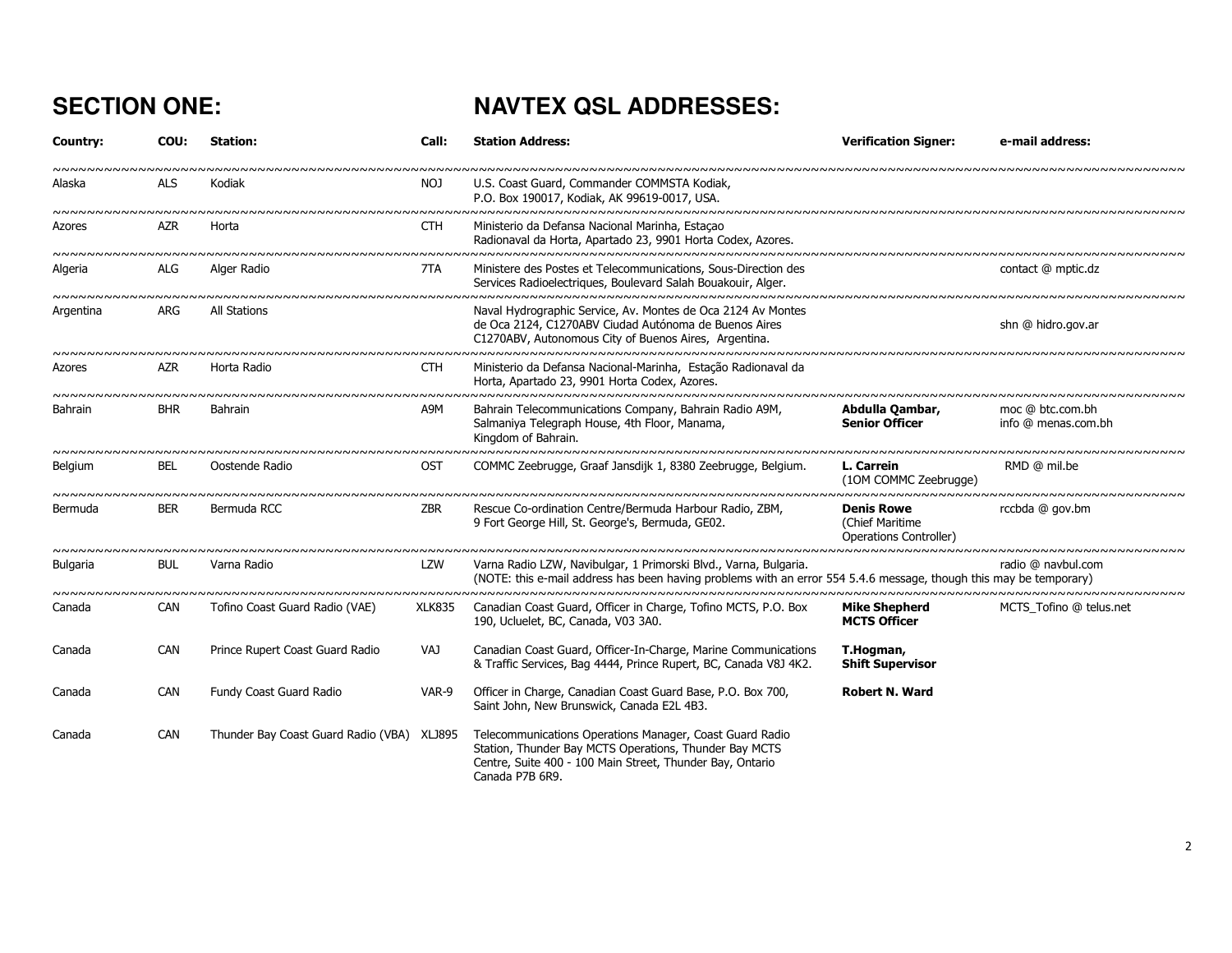| Canada                                  | <b>CAN</b> | Riviere-au-Renard (VCG)                                              | <b>VCK</b>               | Officer in Charge, MCTS Operations, Rivière Au Renard MCTS<br>Center, 11 Rue de la Base, P.O. Box 100, Rivière Au Renard,<br>OC Canada G4X 1S0.                                        | <b>Alain Poirier</b><br>Officer-in-charge                                 | rarecareg @ innav.gc.ca        |
|-----------------------------------------|------------|----------------------------------------------------------------------|--------------------------|----------------------------------------------------------------------------------------------------------------------------------------------------------------------------------------|---------------------------------------------------------------------------|--------------------------------|
| Canada                                  | <b>CAN</b> | Sydney Coast Guard Radio                                             | <b>VCO</b>               | Officer in Charge, MCTS Operations, Sydney MCTS Centre,<br>PO Box 8630, Sydney, Nova Scotia, Canada B1P 6K7.                                                                           | Heather Ozon,<br><b>Officer-inCharge</b>                                  | heather.ozon @ dfo-mpo.gc.ca   |
| Canada                                  | <b>CAN</b> | Igaluit Coast Guard Radio                                            | <b>VFF</b>               | Department of Fisheries and Oceans, MCTS Igaluit Coast<br>Guard, PO Box 189, Igaluit NU, Canada X0A 0H0.                                                                               | <b>Jean-Pierre Lehnert</b><br><b>Officer In Charge</b>                    |                                |
| Canada                                  | <b>CAN</b> | Labrador Coast Guard Radio                                           | <b>VOK</b>               | Officer in Charge, MCTS Operations, Labrador MCTS Centre,<br>PO Box 720 Station C, Goose Bay, Labrador, Canada A0P 1CO.                                                                |                                                                           |                                |
| Canada                                  | CAN        | St.John's Coast Guard Radio                                          | <b>VON</b>               | Oficer in Charge, MCTS Operations, St. John's MCTS Centre,<br>PO Box 5667, St. John's, Newfoundland, Canada A1C 5X1.                                                                   | Gordon H. Carter &<br><b>OIC Roger Slaney</b>                             |                                |
| Canada                                  | <b>CAN</b> | Prescott Coast Guard Radio (VBR)<br>~~~~~~~~~~~~~~~~~~~~~~~~~~~~~~~~ | XMJ329                   | Fisheries and Oceans Canada, Canadian Coast Guard,<br>Officer-in-Charge MCTS Operations, Prescott MCTS Centre,<br>P.O. Box 1000, 401 King Street West, Prescott, ON<br>Canada K0E 1T0. | <b>Frank Dwyer</b><br><b>Kelly Glew</b><br>wwwwwwwwwwwwwwwwwwwwwwwwwwwwww |                                |
| Canary Isles                            | <b>CNR</b> | Las Palmas Radio                                                     | EAL                      | Sociedad de Salvamento y Seguridad Marítima, Centro Regional<br>de Las Palmas, Edificio Autoridad Portuaria, Explanda Tomás<br>Quevedo, SN 35071 - Las Palmas de Gran Canaria.         | <b>Rita María Guerra Ramos</b> rmariagr @ sasemar.es                      |                                |
| Cape Verde                              | <b>CPV</b> | Ribeira de Vinha                                                     | D4A                      | no details yet.                                                                                                                                                                        |                                                                           | s.movelmaritimo @ cvtelecom.cv |
| Chile                                   | <b>CHL</b> | <b>All Stations</b>                                                  | <b>CBV</b>               | Centro de Telecomunicaciones Maritimas (V.), Playa Ancha,<br>Subida, Chile.                                                                                                            |                                                                           | cbvradio @ directemar.cl       |
| China                                   | <b>CHN</b> |                                                                      | <b>XSG</b>               | Shanghai Marine Telecommunication, 15th floor, 700<br>Dong Da Ming Road, 200080 Shanghai, P.R. China.                                                                                  |                                                                           | xsg @ cnshipping.com           |
| Croatia                                 | <b>HRV</b> | Split Radio*                                                         | 9AS                      | PLOVPUT d.o.o. Split, Obala Lazareta br. 1, 21 000 SPLIT - HR<br>Sektor sigurnosti plovidbe - 1/3                                                                                      | Z. Bracic                                                                 | sigurnostplovidbe @ plovput.hr |
| Cyprus                                  | <b>CYP</b> | Cyprus                                                               | 5BA                      | Cyprus Radio Maritime Service, PO Box 24929, Nicosia, Cyprus.                                                                                                                          | <b>Anastasiou Marios O/C</b>                                              | u0127\$ @ cyta.com.cy          |
| Easter Island                           | <b>PAO</b> | All Stations                                                         | <b>CBY</b>               | no details vet.                                                                                                                                                                        |                                                                           | cbyradio @ directamar.cl       |
| Equador                                 | EQA        | Guayaquil                                                            | <b>HCG</b>               | Armada del Ecuador, Instituto Oceanografico, Casilla 5940,<br>Guayaquil, Ecuador.                                                                                                      |                                                                           |                                |
| Egypt<br>Egypt<br><b>NNNNNNNNNNNNNN</b> | EGY<br>EGY | Alexandria Radio<br>Serapeum Radio                                   | <b>SUH</b><br><b>SUZ</b> | Alexandria Port Authority, 106 Horreya Street, Alexandria, Egypt.<br>13 Hafez, Ebrahiem Street, P.O. Box 399, Suez, Egypt.                                                             | <b>Mohamed Amer</b>                                                       | moh.aamer @ qmail.com          |
| England                                 | ENG        | Cullercoats                                                          | GCC                      | Falmouth Maritime Rescue Co-Ordination Centre, Pendennis Point,<br>Castle Drive, FALMOUTH, Cornwall TR11 4WZ, UK.                                                                      | <b>David Searle</b>                                                       | infoline @ mcga.gov.uk         |
| England                                 | <b>ENG</b> | Niton                                                                | GNI                      | Falmouth Maritime Rescue Co-Ordination Centre, Pendennis Point,<br>Castle Drive, FALMOUTH, Cornwall TR11 4WZ, UK. David Searle                                                         | <b>David Searle</b>                                                       |                                |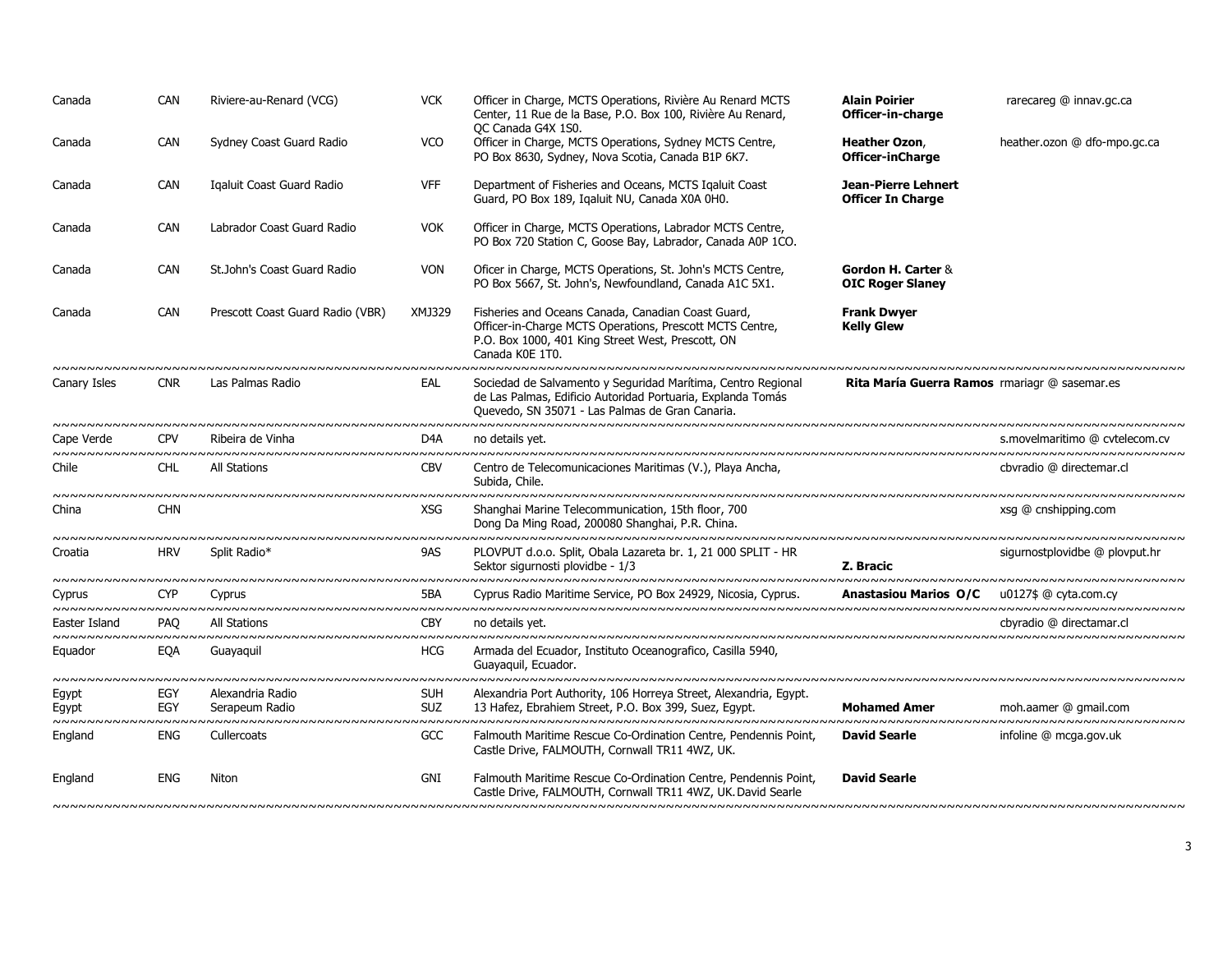| Estonia<br><b>NNNNNNNNNN</b>       | <b>EST</b> | Tallin Radio<br>๛๛๛๛๛๛๛๛๛๛๛๛๛๛๛๛๛๛๛๛๛๛๛๛๛๛๛๛๛๛             | <b>ESA</b>                 | Main Office, RIKS, Äfala 4F, 10614 Tallinn, Estonia.<br>(also): RIKS, H 337; Bekuuse 8, 12111 Tallinn, Estonia.                                               |                                                           | Tallinnradio @ riks.ee<br>info @ riks.ee<br><b>NNNNNNNNNNNNNNNNNNNNN</b>                    |
|------------------------------------|------------|------------------------------------------------------------|----------------------------|---------------------------------------------------------------------------------------------------------------------------------------------------------------|-----------------------------------------------------------|---------------------------------------------------------------------------------------------|
| Faroes                             | <b>FRO</b> | Torshavn Radio<br>๛๛๛๛๛๛๛๛๛๛๛๛๛๛๛๛๛๛๛๛๛๛๛๛๛๛๛๛๛๛๛๛๛๛๛๛๛๛   | OX <sub>J</sub>            | MRCC Tórshavn, Tinghúsvegur 64, Postbox 1120,<br>110 Tórshavn, Faroes.                                                                                        |                                                           | Telegramm @ mrcc.fo<br>manager @ mrcc.fo<br>jensr @ mrcc.fo<br><b>INNNNNNNNNNNNNNNNNNNN</b> |
| France                             | <b>FRA</b> | <b>CROSS Corsen</b>                                        | <b>FRC</b>                 | Pointe de Corse, F-29810 Plouarzel, France.                                                                                                                   |                                                           |                                                                                             |
| France                             | <b>FRA</b> | CROSS La Garde<br>nnnnnnnnnnnnnnnnnnnnnnnnnnnnnnnnn        | <b>FRL</b>                 | CROSS MED Centre Regional Operationnel de Surveillance et<br>de Sauvetage en Mediterranee, Fort Sainte Marguerite B.P.<br>70069 83953 La Garde Cedex, France. | <b>Christian Jouchet</b><br><b>Stephane Soler</b>         | Lagarde @ MRCCFR.eu<br>stephane.soler @ developpement-<br>durable.gouv.fr                   |
| Galapágos                          | GAL        | Puerto Ayora Radio                                         | HCY                        | no details yet.                                                                                                                                               |                                                           | ayoraradio @ islasantacruz.com                                                              |
| Germany                            | <b>DEU</b> | Deutscher Wetterdienst                                     |                            | DDH49/51 Abteilung Seeschifffahrt, Bernhard-Nocht-Str. 76<br>(or: Postfach 301190 / 20304 Hamburg), 20359 Hamburg,<br>Germany.                                | <b>Wilfried Behncke</b>                                   | wilfried.behncke @ dwd.de<br>seeschifffahrt @ dwd.de                                        |
| Greece                             | <b>GRC</b> | Irákleio (Crete)                                           | <b>SVH</b>                 | Olympia Radio/SVO, Scholiou 9-11, Zip 153 42<br>Agia Paraskevi, Athens, Greece.                                                                               | E M. Moutsopoulos,<br><b>Manager</b>                      | <b>NNNNNNNNNNNNNNNNNNNNN</b><br>shipsva @ otenet.gr                                         |
| Greece                             | <b>GRC</b> | Kerkyra Radio                                              | <b>SVK</b>                 | Olympia Radio/SVO, Scholiou 9-11, Zip 153 42<br>Agia Paraskevi, Athens, Greece.                                                                               | <b>E M. Moutsopoulos</b><br><b>Manager</b>                | shipsva @ otenet.gr                                                                         |
| Greece<br><b>NNNNNNNNNNNNNNNNN</b> | <b>GRC</b> | Limnos Radio<br>wwwwwwwwwwwwwwwwwwwwwwwwww                 | <b>SVL</b>                 | Olympia Radio/SVO, Scholiou 9-11, Zip 153 42<br>Agia Paraskevi, Athens, Greece.                                                                               | <b>E M. Moutsopoulos</b><br><b>Manager</b>                | shipsva @ otenet.gr                                                                         |
| Greenland                          | <b>GRL</b> | Nuuk (Kook Island)<br>~~~~~~~~~~~~~~~~~~~~~~~~~~~~~~~~~~~~ | <b>OXI</b>                 | TELE Greenland, A/S Teleservicecenter Aasiaat, Postboks 217,<br>DK-3950 Aasiaat, Greenland.                                                                   | <b>Bo Morgensen, Trafikchef</b><br>Ole Stick, NOC Manager |                                                                                             |
| Guam (US)                          | <b>GUM</b> | <b>US Coast Guard Guam</b>                                 | <b>NRV</b><br><b>NNNNN</b> | United States Coast Guard Sector Guam, PSC 455,<br>BOX 176, FPO-AP 96540-1056, GUAM.                                                                          | <b>OS2 Ryan S.Tolentino</b>                               |                                                                                             |
| Hawaii                             | <b>HWA</b> | Honolulu                                                   | <b>NMO</b>                 | Commander, Fourteenth Coast Guard District, 300<br>Ala Moana Blvd, Room 9-204, Honolulu, HI<br>96850-4982, USA.                                               |                                                           |                                                                                             |
| Iceland                            | ISL        | Reykjavik Radio                                            | TFA                        | Icelandic Coast Guard Operations, Landhelgisgaesla<br>Islands, P.O. Box 7120, 127 Reykjavik, Iceland.                                                         | Björgólfur Ingason<br>Asgrimur L. Asgrims                 | $vs2 \ @$ lha.is                                                                            |
| India                              | <b>IND</b> |                                                            |                            | National Hydrographic Office, 107-A, Rajpur Road,<br>Post Box NO. 75, Dehradun, 248 001, Uttarakhand, India.                                                  |                                                           | Inho @ dataone.in                                                                           |
| Indonesia                          | <b>TNS</b> |                                                            |                            | no details vet.                                                                                                                                               |                                                           |                                                                                             |
| Iran                               | IRN        |                                                            |                            | no details yet.                                                                                                                                               |                                                           |                                                                                             |
| Iceland                            | <b>ISL</b> | Grindavik                                                  |                            | e-report address:                                                                                                                                             |                                                           | SAR @ lha.is                                                                                |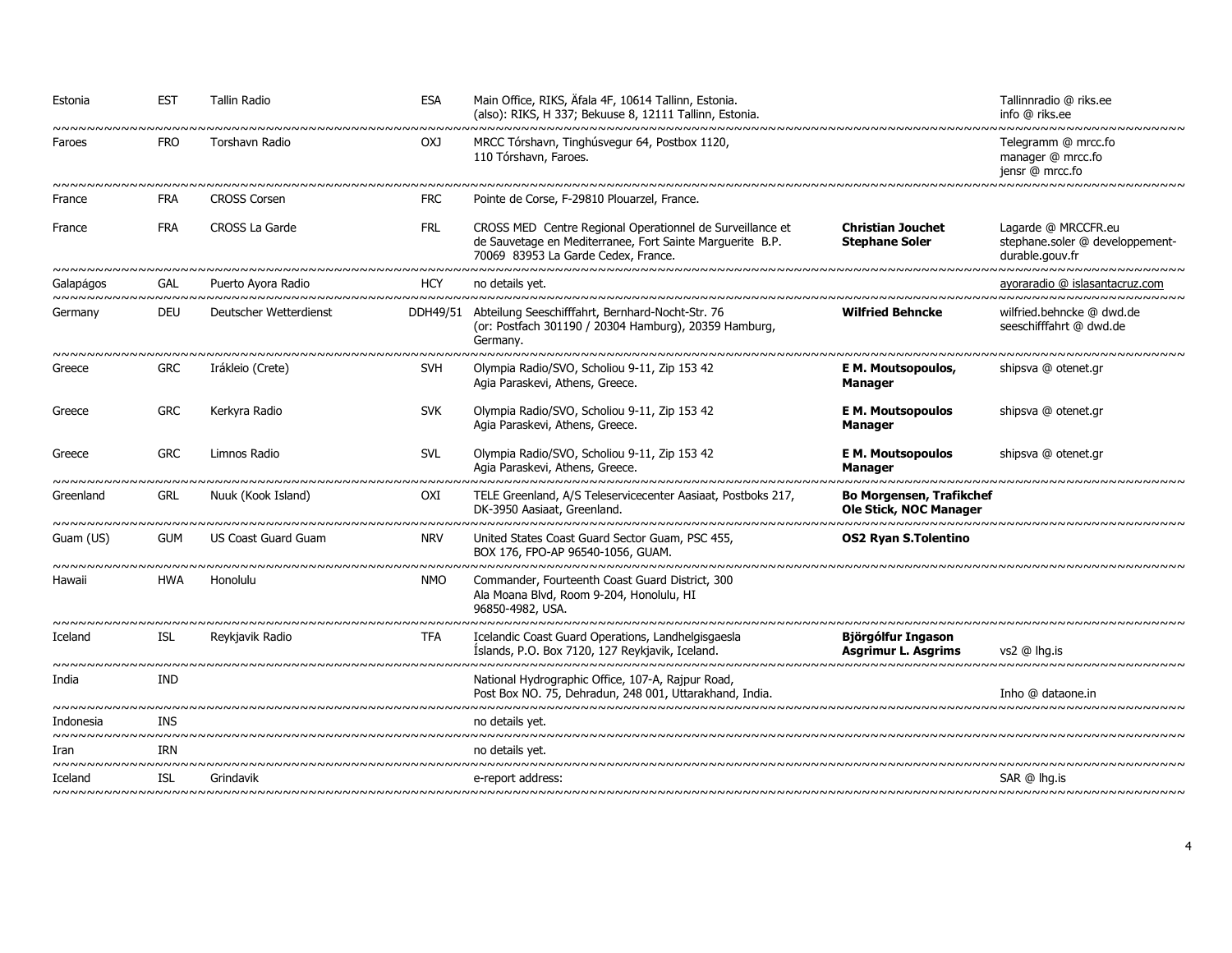| Ireland                                          | <b>IRL</b>               | Valentia Coast Guard Radio                            | <b>EJK</b>                     | Officer in Charge, Valentia Coast Guard Radio, Valentia Island,<br>Co. Kerry, Republic of Ireland.                                                                        | John Falvey A.D.C.<br>(Divisional controller) | JohnFalvey @ Transport.ie                                                             |
|--------------------------------------------------|--------------------------|-------------------------------------------------------|--------------------------------|---------------------------------------------------------------------------------------------------------------------------------------------------------------------------|-----------------------------------------------|---------------------------------------------------------------------------------------|
| Ireland                                          | <b>IRL</b>               | Malin Head Coast Guard Radio                          | <b>EJM</b>                     | Officer in Charge, Malin Head Coast Guard Radio, Malin Head,<br>Donegal, Republic of Ireland.                                                                             | <b>Norman Quinn</b><br>r/o 111                | admin @ irishcoastquard.ie                                                            |
| <b>NNNNNNNNNNN</b><br>Isreal                     | <b>ISR</b>               | <u>NNNNNNNNNNNNNNNNNNNNNNNNNNNNNNN</u><br>Haifa Radio | <b>VNNN</b><br>4X <sub>O</sub> | RCC Haifa, Administration of Shipping & Ports, Ministry of<br>Transport, P.O.Box 806, Haifa 31007, Israel.                                                                | Mr. Chaim Zur                                 | vwwwwwwwwwwwwwwwwwwwwwwwwwwwwwwww<br>rcc @ mot.gov.il                                 |
| Italy                                            | ITA                      | Sellia Marina, Mondolfo,<br>La Maddalena              |                                | Ministerio delle Infrastrutture e dei Transporti, Comando Generale<br>del Corpo delle Capitanerie di Porto, Centrale Operativa, Viale<br>dell'Arte 16, 00144 Roma, Italy. | (head of MRCC centre)                         | Captain Leopoldo Manna quardiacostiera @ quardiacostiera.it                           |
| Japan                                            | <b>JPN</b>               | <u>NNNNNNNNNNNNNNNNNN</u><br>Moji Sea Patrol Radio    | <b>JNR</b>                     | Japan Maritime Safety Agency, 7th Regional Coast Guard<br>Headquarters, 1-3-10, Nishikaigan, Moji-ku, Kitakyushu-shi,<br>Fukuoka, 801-8507 Japan.                         | (note# would not verify reports)              |                                                                                       |
| Japan                                            | <b>JPN</b>               | Otaru Sea Patrol radio                                | <b>JNL</b>                     | Japan Maritime Safety Agency, 1st Regional Coast Guard<br>Headquarters, 5-3, Minatomachi, Otaru-shi, Hokkaido,<br>047-8560 Japan.                                         | Takashi Ishikawa                              |                                                                                       |
| Japan<br><b>NNNNNNNNNN</b>                       | <b>JPN</b>               | Naha Sea Patrol Radio                                 | <b>JNB</b>                     | Japan Maritime Safety Agency, 11th Regional Coast Guard<br>Headquarters, 2-11-1 Minatomachi, Naha-shi, Okinawa<br>(900-8547), Japan.                                      |                                               |                                                                                       |
| Malaysia                                         | MLA                      | Penang                                                | 9MG                            | Pengurus Stesen, Telekom Malaysia Berhad Stn. Pantai Perkhd.<br>Radiomaritime, Kuala Muda 13100 Penaga, Malaysia.                                                         | <b>Mohd Hairi Hussin</b>                      |                                                                                       |
| Madeira                                          | <b>MDR</b>               | Porto Santo                                           | CTO                            | Estação Radionaval do Porto Santo, Apartado 3, 9400-010<br>Porto Santo, Madeira.                                                                                          |                                               |                                                                                       |
| Malta                                            | MLT                      | Malta Radio                                           | 9HD                            | Maltacom PLC, Spencer Hill, Marsa HMR12, Malta.                                                                                                                           |                                               |                                                                                       |
| Mauritius                                        | <b>MAU</b>               | Mauritius                                             | <b>MAU</b>                     | no details yet.                                                                                                                                                           |                                               |                                                                                       |
| Morocco                                          | <b>MRC</b>               | Casablanca                                            | <b>CNP</b>                     | no details vet.                                                                                                                                                           |                                               |                                                                                       |
| Namibia                                          | NMB                      | Walvis Bay                                            | V5W                            | Supervisor Maritime Radio Services, P.O.Box 267,<br>Walvis Bay, Namibia.                                                                                                  |                                               | wbradio @ telecom.na                                                                  |
| <b>Netherlands</b>                               | <b>HOL</b>               | Netherlands Coastguard                                | <b>PBK</b>                     | PO Box 10000, NL-1780 CA Den Helder, Netherlands.                                                                                                                         |                                               | info @ kustwacht.nl                                                                   |
| Netherland Antilles ATN                          |                          | Curacao                                               | <b>PJC</b><br><b>NNNNN</b>     | Coastguard Netherlands Antilles & Aruba, JRCC Curação,<br>Nightingaleweg, Curaçao, Netherlands Antilles.                                                                  |                                               | rcc.curacao @ gmail.com<br>rcc.curacao @ rnnavy.mindef.nl<br><u>NNNNNNNNNNNNNNNNN</u> |
| North Korea<br>North Korea<br><b>NNNNNNNNNNN</b> | <b>KRE</b><br><b>KRE</b> | Hamhung radio<br>Pyongyang Radio                      | <b>HMH</b><br><b>HMZ</b>       | no details yet.<br>no details vet.                                                                                                                                        |                                               | ,,,,,,,,,,,,,,,,,,,,,,,,,,,,,,                                                        |
| Norway<br>Norway                                 | <b>NOR</b><br><b>NOR</b> | Rogaland Radio<br><b>Bodo</b>                         | <b>LGQ</b><br><b>LGP</b>       | Telenor, Rogaland Radio, Flyplassveien 190, 4050 Sola, Norway.<br>Bodø Radio, Postboks 1255 (or: Torvgata 2), 8001 Bodø, Norway.                                          |                                               | tts.rogaland.radio @ telenor.com<br>tts.bodo.radio @ telenor.com                      |
| Norway                                           | <b>NOR</b>               | Orlandet Radio                                        | <b>LFO</b>                     | LGL/Florø Radio Telenor Maritim Radio Markegt. 42 6900                                                                                                                    | <b>Olav Havdal</b>                            |                                                                                       |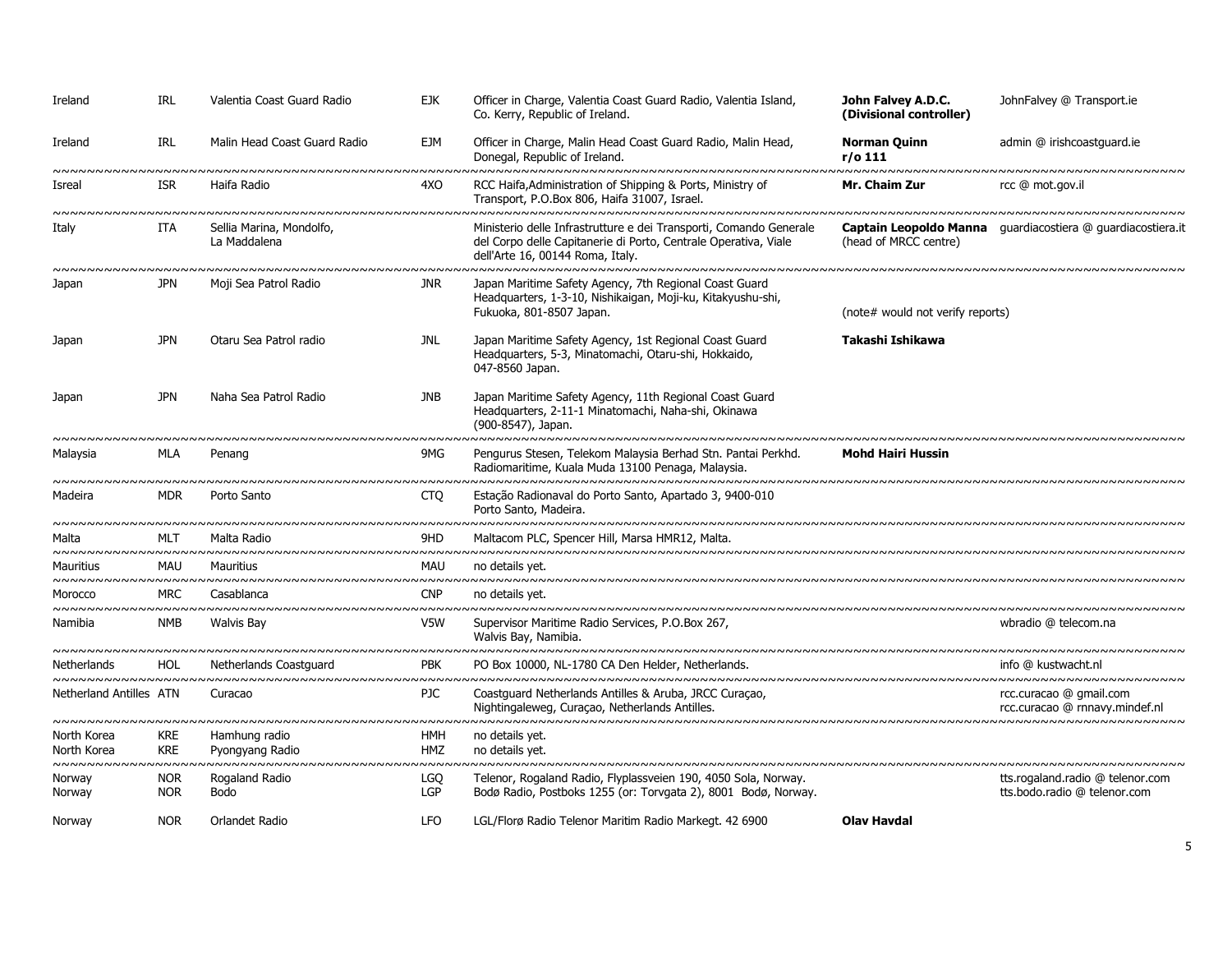|                              |                             |                                                             |            | Florø Norway.                                                                                                                                                |                                              |                             |
|------------------------------|-----------------------------|-------------------------------------------------------------|------------|--------------------------------------------------------------------------------------------------------------------------------------------------------------|----------------------------------------------|-----------------------------|
| Oman                         | OMA                         | Muscat                                                      | A4M        | Oman Telecommunications Company (S.A.O.G.), P.O. Box 789,<br>Postal Code 112, Ruwi, Sultanate of Oman.                                                       |                                              |                             |
| Pakistan                     | <b>PAK</b>                  | Karachi                                                     | <b>ASK</b> | no details yet.                                                                                                                                              |                                              |                             |
| Peru                         | PRU                         |                                                             |            | no details yet.                                                                                                                                              |                                              |                             |
| Philipines                   | PHL                         | Puerto Princesa Radio                                       | <b>DVS</b> | no details yet.                                                                                                                                              |                                              |                             |
| Portugal                     | <b>POR</b>                  | Monsanto Radio                                              | CTV-251    | Monsanto Radio, Navtex Service, Centro de Comunicacoes<br>da Armada, Alfeite, BNL, P*2811-510 Almada, Portugal.                                              | <b>Antonio Gamito</b>                        |                             |
| Puerto Rico                  | <b>PTR</b>                  | San Juan Radio                                              | <b>NMR</b> | Attn: Communications Officer, Commanding Officer,<br>USCG CAMSLANT, 4720 Douglas A. Munro Road, Chesapeake,<br>VA 23323, USA.                                | <b>CWO Marciano</b><br>"Marcy" Hernández Jr. |                             |
| Romania<br><b>NNNNNNNNNN</b> | <b>ROU</b><br><b>VNNNNN</b> | Constanta Radio<br><u>NNNNNNNNNNNNNNNNNNNNNNNNNNNNNNNNN</u> | YOI        | Centrul de Emisie AGIGEA, Str. Ecluzei nr.3, 907015 Agigea,<br>Romania.                                                                                      |                                              | office @ constanta-radio.ro |
| Russia                       | <b>RUS</b>                  | Novorossiysk Radio                                          | <b>UFN</b> | Regional Centre of GMDSS, c/o Sea Administration of Port<br>Novorossiysk, 1 Serebriakoya Street, 353900 Novorossiysk, Russia.                                |                                              | referent @ nle.ru           |
| Russia                       | <b>RUS</b>                  | Arkhangelsk Radio                                           | <b>UGE</b> | Marine Authority, 6 Karl Marks Street, Arkhangelsk 163000, Russia.                                                                                           |                                              |                             |
| Russia                       | <b>RUS</b>                  | Astrakhan Radio                                             | UJB        | 414016 Astrakhan, Capitan Krasnov Str. 31, Russia.                                                                                                           |                                              |                             |
| Russia<br><b>NNNNNNNNNNN</b> | <b>RUS</b>                  | Murmansk Radio<br>~~~~~~~~~~~~~~~~~~~~~~~~~~~~~~            | <b>UHS</b> |                                                                                                                                                              |                                              | mma @ mmagency.ru           |
| Sardinia                     | <b>SAR</b>                  | Cagliari                                                    | IDC.       | no details yet.                                                                                                                                              |                                              |                             |
| Saudi Arabia                 | <b>ARS</b>                  | Jeddah Radio                                                | HZH        | Jeddah Sea Port, Jeddah Islamic Port, Jeddah 21 188, Saudi Arabia.                                                                                           |                                              |                             |
| Scotland                     | <b>SCT</b>                  | Portpatrick                                                 | <b>GPK</b> | Falmouth Maritime Rescue Co-Ordination Centre, Pendennis<br>Point, Castle Drive, FALMOUTH, Cornwall TR11 4WZ, UK.                                            | <b>David Searle</b>                          |                             |
| Senegal                      | <b>SEN</b>                  | Dakar Radio                                                 | 6VA        | no details vet.                                                                                                                                              |                                              |                             |
| Sicily                       | SCY                         | Augusta Radio                                               | IQA        | c/o Palermo Radio, Telecom Italia, Via Plauto 27, I-90148<br>Palermo, Italy.                                                                                 |                                              |                             |
| Singapore                    | <b>SNG</b>                  | Singapore                                                   | 9VG        | no details yet.                                                                                                                                              |                                              |                             |
| South Africa                 | <b>AFS</b>                  | Cape Town Radio                                             | ZSC        | Cape Town Radio - ZSC, Telkom Maritime Radio Services,<br>Private Bag X 01, Milnerton 7435, South Africa.                                                    | Jeffrey Tylee                                | tyleeje @ telkom.co.za      |
| South Africa                 | <b>AFS</b>                  | Port Elizabeth                                              | <b>ZSO</b> | Cape Town Radio - ZSC, Telkom Maritime Radio Services,                                                                                                       | <b>Jeffrey Tylee</b>                         | tyleeje @ telkom.co.za      |
| South Africa                 | AFS                         | Durban                                                      | ZSD        | Private Bag X 01, Milnerton 7435, South Africa.<br>Cape Town Radio - ZSC, Telkom Maritime Radio Services,<br>Private Bag X 01, Milnerton 7435, South Africa. | <b>Jeffrey Tylee</b>                         | tyleeje @ telkom.co.za      |
|                              |                             |                                                             |            |                                                                                                                                                              |                                              |                             |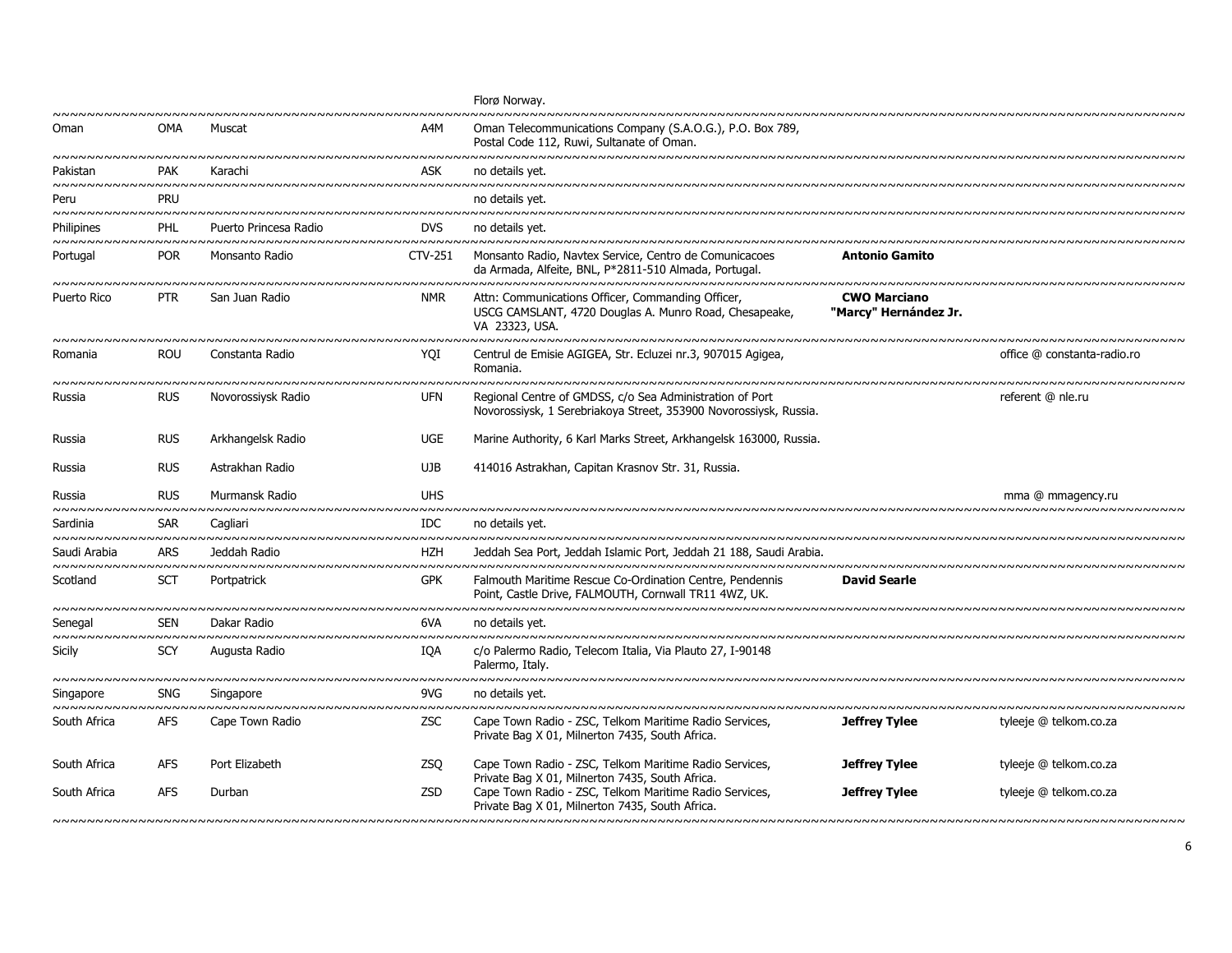| South Korea                   | <b>KOR</b> | Korea Navtex<br><u>NNNNNNNNNNNNNNNNNNNNNNNNNNNNNNNNN</u> |            | Postal Number 406-741, 3-8, Songdo-Dong, Yeonsu-Gu,<br>Incheon, Republic of Korea.                                                                                           |                                                      |                                                       |
|-------------------------------|------------|----------------------------------------------------------|------------|------------------------------------------------------------------------------------------------------------------------------------------------------------------------------|------------------------------------------------------|-------------------------------------------------------|
| nnnnnnnnnnnnnnnnn<br>Spain    | <b>ESP</b> | Tarifa Radio                                             | EAC        | CENTRO ZONAL DE COORDINACIÓN DE SALVAMENTO (TARIFA)<br>Edificio Capitanía Marítima, Apartado de Correos, 42, 11380 Tarifa                                                    | José C. Marave<br>(Deputy Head                       | info @ sasemar.es                                     |
| Spain                         | <b>ESP</b> | Coruna Radio                                             | EAR        | (Cádiz), Spain.<br>CENTRO LOCAL DE COORDINACIÓN DE SALVAMENTO (A CORUÑA)<br>Edificio Capitanía Marítima, Torre de Control Dique Barrie de la Maza,<br>Spain.                 | Of Center)                                           | info @ sasemar.es                                     |
| Spain                         | <b>ESP</b> | Valencia (Cabo dela Nao Radio)                           | EAV        | Sociedad de Salvamento y Seguridad Marítima, C.R.C.S Valencia,<br>Edificio de Capitanía y Torre de Control, Ampliación Sur, SN Puerto de<br>Valencia, 46024 Valencia, Spain. |                                                      | info @ sasemar.es                                     |
| Svalbard                      | <b>SVB</b> | Svalbard                                                 | LGS.       | no details yet.                                                                                                                                                              |                                                      |                                                       |
| Sweden                        | <b>SWE</b> | All Swedish Stations                                     | <b>SDJ</b> | Stockholm Radio, P.O.Box 1242, 13128 Nacka Strand, Sweden.                                                                                                                   | <b>Mats Jacobson</b>                                 | msi @ sjofartsverket.se                               |
| Taiwan                        | TWN        | Chi-Lung (Keelung)                                       |            | Chunghwa Telecom Co., Ltd. KEELUNG RADIO/XSX, Director of<br>Keelung Radio, Janet Kuo, 2F., No.9, Yi 3 Rd. Keelung 202,<br>Taiwan (R.O.C.)                                   | <b>Janet Kuo</b> (Director)                          | zz224910 @ cht.com.tw                                 |
| Taiwan                        | <b>TWN</b> | Linyuan                                                  |            | no details yet.                                                                                                                                                              |                                                      |                                                       |
| Thailand                      | <b>THA</b> | Bangkok (Nonthaburi)                                     | <b>HAS</b> | no details yet.                                                                                                                                                              |                                                      |                                                       |
| Turkey                        | <b>TUR</b> | Samsun Turk Radio                                        | <b>TAF</b> | Kiyi Emniyeti Genel Mudurlugu, Teliz Isletme Mudurlugu,<br>Ataturk Havalimam E Kapisi, 34630 Sefakoy/Istanbul, Turkey                                                        |                                                      |                                                       |
| Turkey                        | <b>TUR</b> | Istanbul Turk Radio                                      | <b>TAH</b> | Kiyi Emniyeti Genel Mudurlugu, Teliz Isletme Mudurlugu,<br>Ataturk Havalimam E Kapisi, 34630 Sefakoy/Istanbul, Turkey.                                                       |                                                      |                                                       |
| Turkey                        | <b>TUR</b> | Antalya Turk Radio                                       | <b>TAL</b> | Kiyi Emniyeti Genel Mudurlugu, Teliz Isletme Mudurlugu,<br>Ataturk Havalimam E Kapisi, 34630 Sefakoy/Istanbul, Turkey.                                                       |                                                      |                                                       |
| Turkey                        | <b>TUR</b> | Izmir Turk Radio                                         | <b>TAN</b> | Kiyi Emniyeti Genel Mudurlugu, Teliz Isletme Mudurlugu,<br>Ataturk Havalimam E Kapisi, 34630 Sefakoy/Istanbul, Turkey.                                                       | <b>Mehmet Colak</b>                                  |                                                       |
| Turkey/Kibris                 |            | Kibris Turk Radio                                        |            | Kiyi Emniyeti Genel Mudurlugu, Teliz Isletme Mudurlugu,<br>Ataturk Havalimam E Kapisi, 34630 Sefakoy/Istanbul, Turkey.                                                       |                                                      |                                                       |
| Ukraine<br><b>VNNNNNNNNNN</b> | <b>UKR</b> | Odesa Radio<br>~~~~~~~~~~~~~~~~~~~~~~~~~~~~~~~~          | <b>UTT</b> | Ukrainian Coastal Warning Coordinator, 65038 Odesa,<br>Mayachnyy Lane 5, Ukraine.<br>wwwwwwwwwwwwwwwwwwwwwwwwwwwwwwwww                                                       |                                                      | welcome @ port.odessa.ua<br><b>NNNNNNNNNNNNNNNNNN</b> |
| <b>United States</b>          | <b>USA</b> | US Coast Guard Miami                                     | <b>NMA</b> | Attn: Communications Officer, Commanding Officer,<br>USCG CAMSLANT, 4720 Douglas A. Munro Road, Chesapeake,<br>VA 23323, USA.                                                | <b>OS3 Jake Jones</b><br><b>ET3 Jonathan Combast</b> | jake.s.jones @ uscg.mil                               |
| <b>United States</b>          | <b>USA</b> | US Coast Guard San Francisco                             | <b>NMC</b> | U.S. Coast Guard Commander, CAMSPAC, 17000 Sir Francis<br>Drake Blvd. P.O. Box 560, Pt. Reyes Station, CA 94956-0560,<br>USA.                                                | <b>Ashford Spencer</b>                               |                                                       |
| <b>United States</b>          | <b>USA</b> | US Coast Guard Charleston                                | <b>NME</b> | Attn: Communications Officer, Commanding Officer,                                                                                                                            | <b>OS3 Jake Jones</b>                                | jake.s.jones @ uscg.mil                               |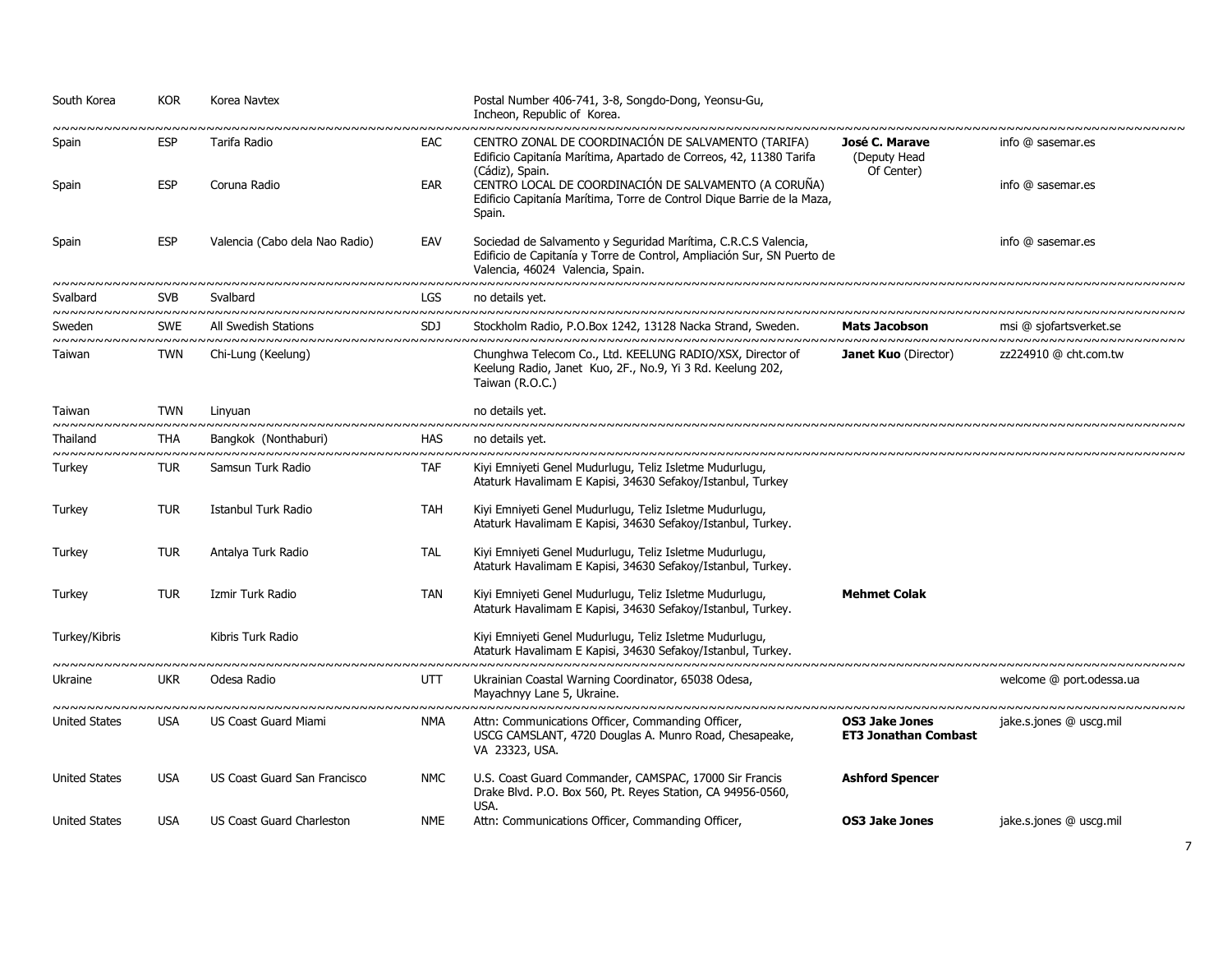|                      |            |                            |                   | USCG CAMSLANT, 4720 Douglas A. Munro Road, Chesapeake,<br>VA 23323, USA.                                                      |                       |                         |
|----------------------|------------|----------------------------|-------------------|-------------------------------------------------------------------------------------------------------------------------------|-----------------------|-------------------------|
| <b>United States</b> | <b>USA</b> | US Coast Guard Boston      | <b>NMF</b>        | Attn: Communications Officer, Commanding Officer,<br>USCG CAMSLANT, 4720 Douglas A. Munro Road, Chesapeake,<br>VA 23323, USA. | <b>OS3 Jake Jones</b> | jake.s.jones @ uscg.mil |
| <b>United States</b> | <b>USA</b> | US Coast Guard New Orleans | NMG               | Attn: Communications Officer, Commanding Officer,<br>USCG CAMSLANT, 4720 Douglas A. Munro Road, Chesapeake,<br>VA 23323, USA. | <b>OS3 Jake Jones</b> | jake.s.jones @ uscg.mil |
| <b>United States</b> | <b>USA</b> | US Coast Guard Portsmouth  | NMN               | Attn: Communications Officer, Commanding Officer,<br>USCG CAMSLANT, 4720 Douglas A. Munro Road, Chesapeake,<br>VA 23323, USA. | <b>OS3 Jake Jones</b> | jake.s.jones @ uscg.mil |
| <b>United States</b> | USA        | US Coast Guard Long Beach  | NMO               | U.S. Coast Guard Commander, CAMSPAC, 17000 Sir Francis<br>Drake Blvd. P.O. Box 560, Pt. Reyes Station, CA 94956-0560,<br>USA. |                       |                         |
| <b>United States</b> | <b>USA</b> | US Coast Guard Astoria     | <b>NMW</b>        | U.S. Coast Guard Commander, CAMSPAC, 17000 Sir Francis<br>Drake Blvd. P.O. Box 560, Pt. Reyes Station, CA 94956-0560,<br>USA. |                       |                         |
|                      |            |                            |                   |                                                                                                                               |                       |                         |
| Uruguay              | <b>URG</b> | La Paloma                  | CWM <sub>27</sub> | no details yet.                                                                                                               |                       |                         |
|                      |            |                            |                   |                                                                                                                               |                       |                         |
| Vietnam              | <b>VTN</b> |                            |                   | no details yet.                                                                                                               |                       |                         |
|                      |            |                            |                   |                                                                                                                               |                       |                         |